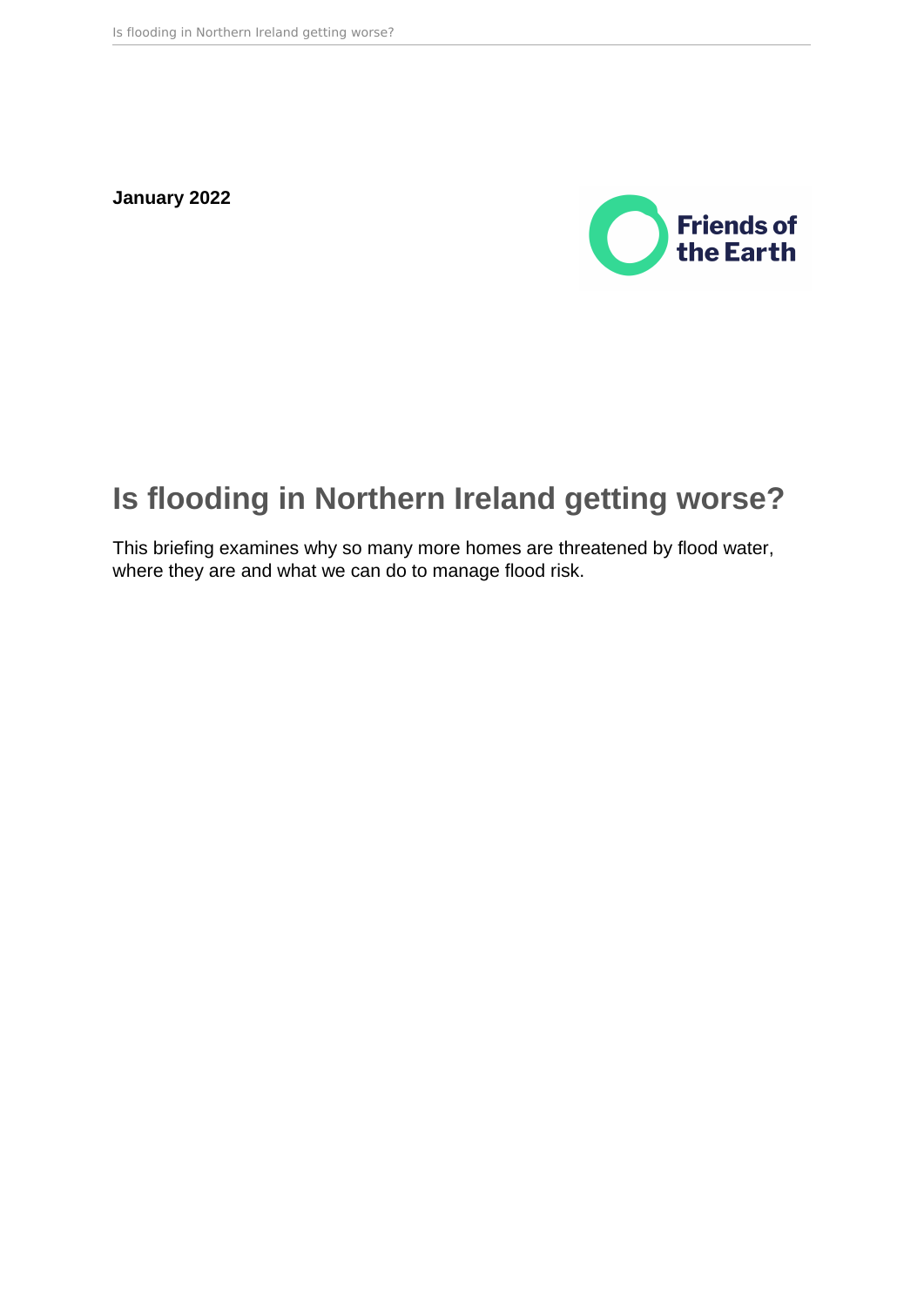- 1. Summary
- 2. [Is flooding getting worse?](#page-2-0)
- 3. [Why is flooding getting worse?](#page-3-0)
- 4. [How many homes are at risk and who is most vulnerable?](#page-4-0)
- 5. [Can nature restoration help?](#page-4-0)
- 6. [Are the government's plans good enough?](#page-6-0)
- 7. [What needs to happen?](#page-10-0)

## **Summary**

As climate scientists have predicted the weather is becoming windier, wetter and wilder around the world and Northern Ireland is becoming more prone to extreme weather events. In the past decade we have seen more flooding, both in our cities and in the countryside, whether from intense rainfall, increased river flow or sea surges. Even with advance warning systems in place and improved flood defences, we need to become much more resilient to flooding and make use of the planning system and a broader suite of flood management tools to address risk.

Around [45,000 properties in Northern Ireland are currently at risk of flooding.](https://www.infrastructure-ni.gov.uk/sites/default/files/publications/infrastructure/northern-ireland-flood-risk-assessment-report-2018-updated-may2019.pdf) But the effects are not felt equally. Flooding often has a worse impact on lower-income households who cannot afford to make their homes flood-resistant or the insurance premiums to cover flooding. And flooding can create mental challenges that can last for years in anyone who has suffered irreparable loss.

Natural flood management (NFM) is increasingly recognised as a vital tool for flood defence and almost always achieves multiple environmental benefits. But not enough emphasis has been placed on restoring nature as part of reducing flood risk, such as fully restoring peatlands and salt marshes, tree planting and increasing green spaces and water storage in urban areas and less hard surfacing to enhance drainage.

The Northern Ireland government needs to give this approach high priority. It must also support householders to be more resilient to flooding through grants for flood protection and affordable insurance schemes. Insurance companies should contribute to the costs, not least because making homes flood resistant is far cheaper than pay-outs for flood damage.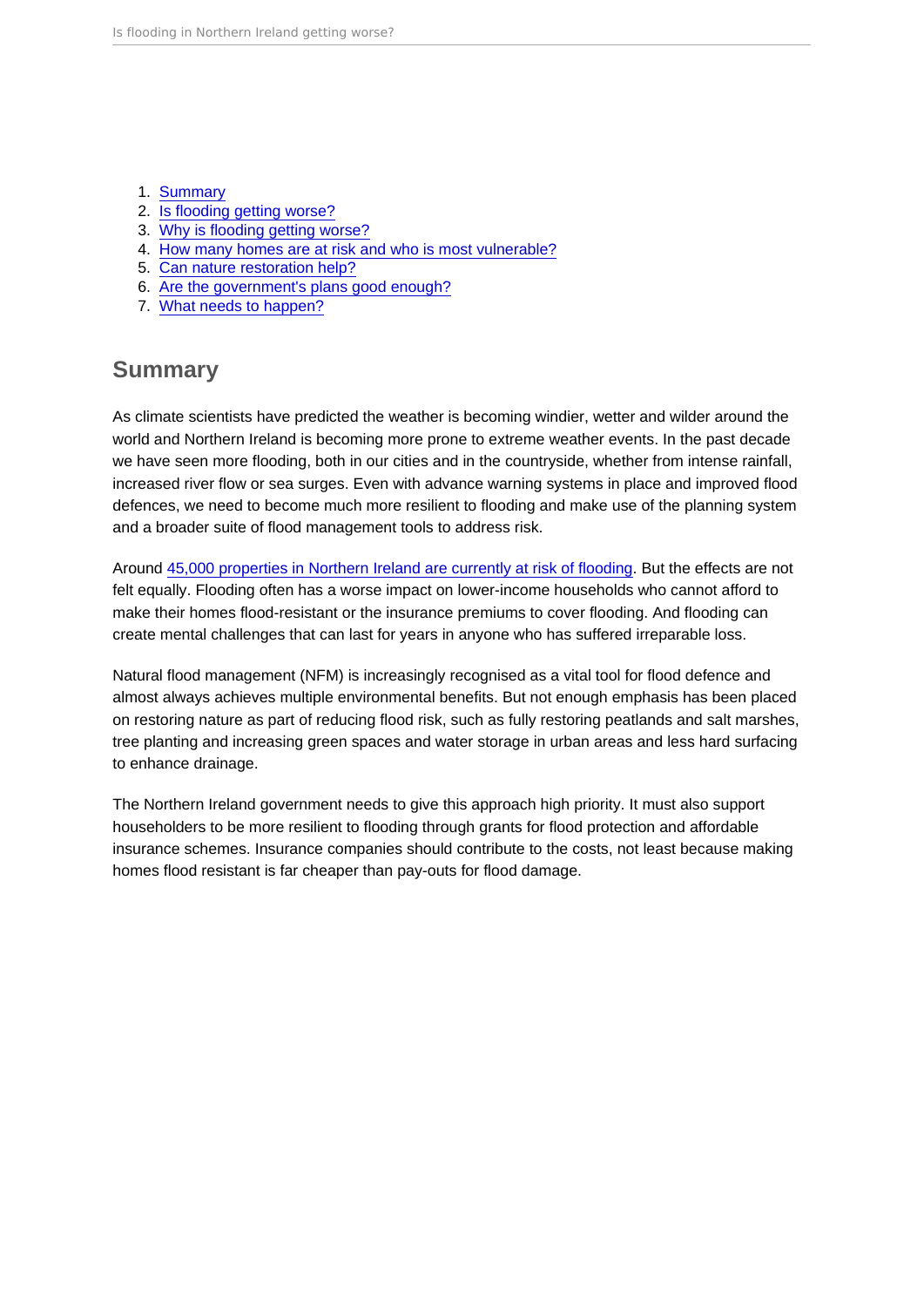<span id="page-2-0"></span>Misty scene showing flooded fields in the Lough Beg flood plain, Northern Ireland Friends of the Earth Northern Ireland

# Is flooding getting worse?

Flooding causes misery and hardship everywhere. In many developing countries without the resources to build defences and where the weather can be more extreme, the impact can be devastating. For example, in 2020 [over 2,000 people died in flooding in India and over 4 million were](https://mediacentre.christianaid.org.uk/extreme-weather-driven-by-climate-change-cost-the-world-billions-in-2020-report/)  [displaced.](https://mediacentre.christianaid.org.uk/extreme-weather-driven-by-climate-change-cost-the-world-billions-in-2020-report/) But even in Northern Ireland [people have died because of extreme rainfall](https://www.theguardian.com/uk/2009/aug/23/northern-ireland-flood-deaths-warning) and the country is becoming more prone to surprise flooding events. Even with today's better flood defences and advance warning systems, flooding still has a significant impact. For example:

- In August 2020 Storm Frances led to the rescue of elderly residents in Newcastle, County Down and others from Draperstown, County Londonderry.
- In August 2017, nearly two-thirds of the month's average rain fell in just 8 or 9 hours in the north-west of Northern Ireland. Around 400 homes were flooded as were numerous businesses and significant areas of agricultural land. 89 bridges required remedial action because of the flooding, and the Glenrandal Bridge in Claudy collapsed.
- The winter of 2015/16 saw 4 major storms in rapid succession and resulted in the flooding of 174 homes, 36 commercial premises, and extensive agricultural areas.
- The [English National Study of Flooding and Health](https://assets.publishing.service.gov.uk/government/uploads/system/uploads/attachment_data/file/872710/Summary_of_findings_NSFH_January_2020_Final_for_DsPH__3_.pdf#:~:text=The storms of winter 2013-14 brought the wettest,the London School of Hygiene and Tropical Medicine.) found flooding significantly increases mental health problems, with anxiety and depression increasing 4-fold or more and lasting for more than 2 years.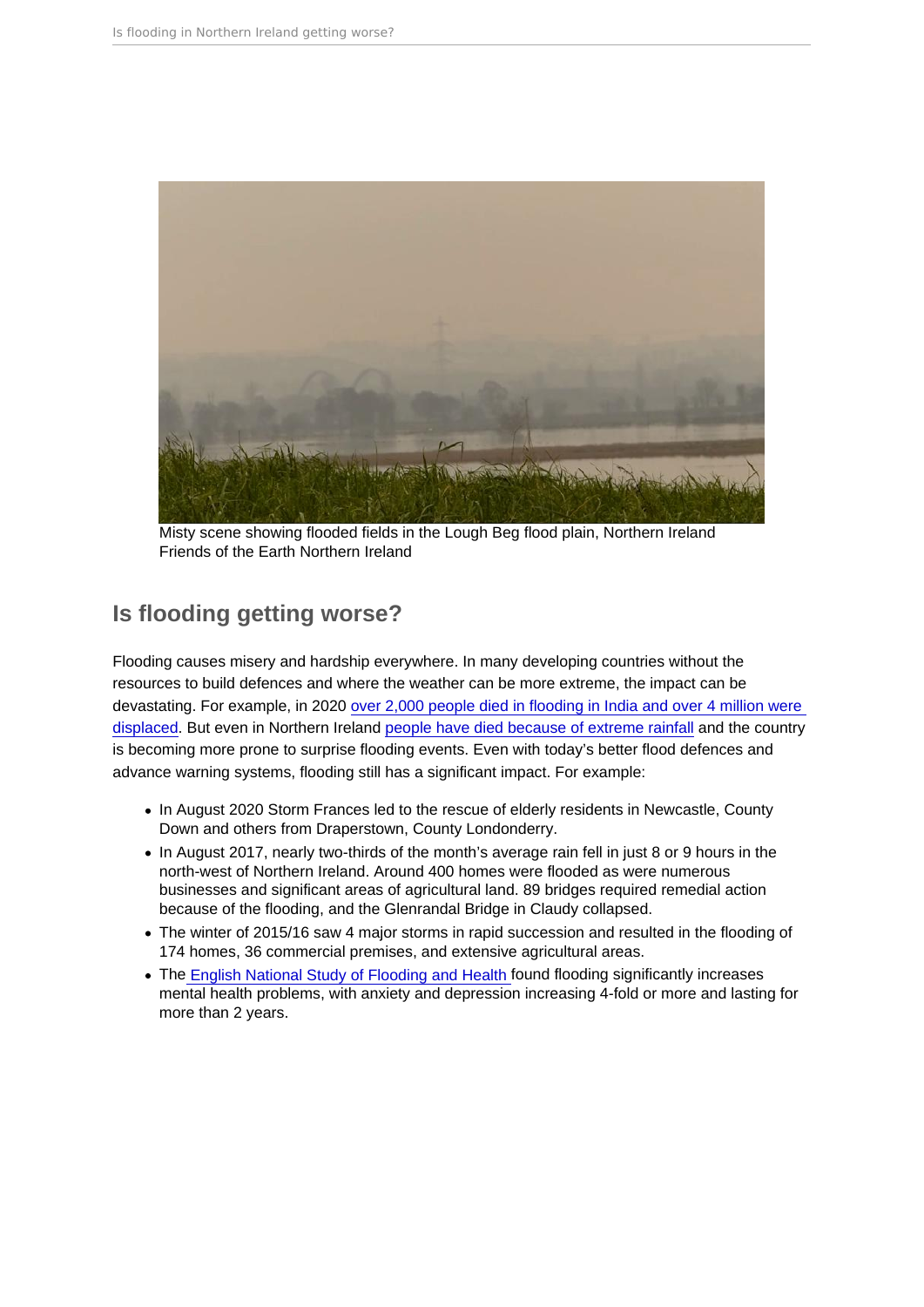<span id="page-3-0"></span>The Climate Change Committee – the UK and Northern Ireland governments' official advisor – warn that the weather is getter wetter, windier and wilder.

# Why is flooding getting worse?

The IPCC – the group of the world's scientists that advises governments – says that humans have heated the planet at an unprecedented rate. As a result, sea levels have risen faster over the past 100 years than for at least 3,000 years and that the frequency and intensity of heavy precipitation events have increased. They say that with every increment of global heating, [extreme weather](https://www.ipcc.ch/report/ar6/wg1/downloads/report/IPCC_AR6_WGI_SPM_final.pdf)  [events will get progressively worse and more frequent](https://www.ipcc.ch/report/ar6/wg1/downloads/report/IPCC_AR6_WGI_SPM_final.pdf). This is because a warmer atmosphere can hold more water vapour and release it in more intense downpours.

Flooded fields near A6, Northern Ireland Friends of the Earth

Over the past 40 years rainfall has been steadily increasing in the UK and it is no[w 7% more than it](https://www.metoffice.gov.uk/about-us/press-office/news/weather-and-climate/2021/9120-new-climate-normal)  [used to be](https://www.metoffice.gov.uk/about-us/press-office/news/weather-and-climate/2021/9120-new-climate-normal). Sea levels have risen by 1.6cm. [These changes](https://www.theccc.org.uk/wp-content/uploads/2021/07/Independent-Assessment-of-UK-Climate-Risk-Advice-to-Government-Charts-and-Data.xlsx) don't seem like much, but averages mask extremes. It is the intense rainfall events and storms in both summer and winter that cause most damage.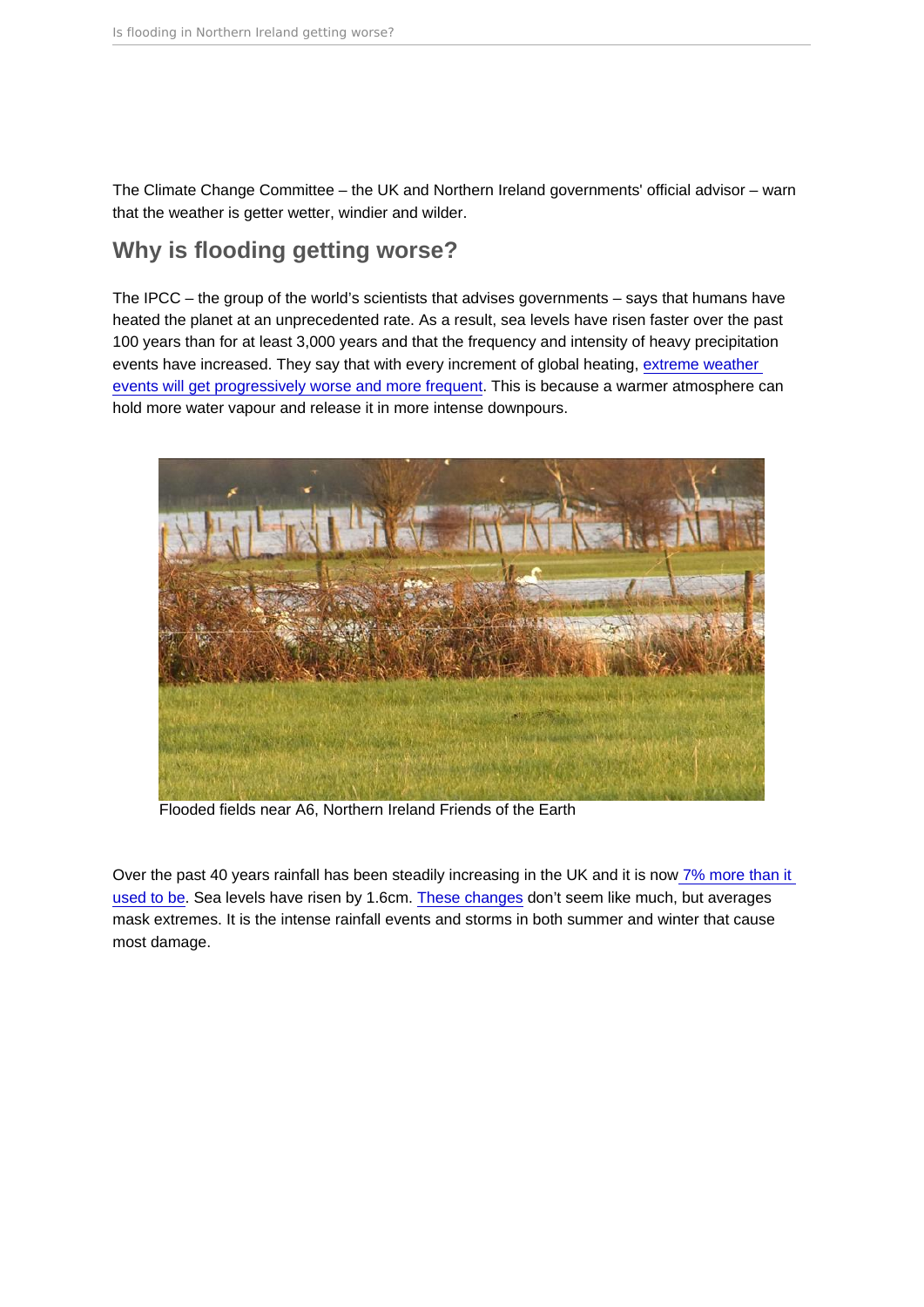<span id="page-4-0"></span>In the future we are likely to be facing even more dramatically extreme weather. Reduced arctic ice cover may lead to radical changes to the upper atmosphere's jet stream – which is a major influence on Northern Ireland's weather. Global heating could lead [to much greater sea level rise of 1-2 metres](https://www.theccc.org.uk/publication/independent-assessment-of-uk-climate-risk/)  [by 2100](https://www.theccc.org.uk/publication/independent-assessment-of-uk-climate-risk/) as icecaps melt leading to significant loss of land to the sea and much greater levels of coastal flooding.

But additional flooding is not just a result of climate breakdown. We have also damaged Northern Ireland's resilience to flooding by degrading the environment. By draining peat bogs, removing hedgerows, [destroying salt marshes,](https://www.daera-ni.gov.uk/sites/default/files/publications/doe/natural-plan-habitat-action-coastal-saltmarsh.pdf) concreting green spaces in urban areas and building on flood plains, we have undermined the ability of the natural environment to cope.

## How many homes are at risk and who is most vulnerable?

According to the [Northern Ireland Flood Risk Assessment](https://www.infrastructure-ni.gov.uk/sites/default/files/publications/infrastructure/northern-ireland-flood-risk-assessment-report-2018-updated-may2019.pdf) 45,000 properties are at risk of flooding, of which 24,500 are at risk from surface water flooding and the remainder from river or coastal flooding. In theory, planning policy only allows for development in flood plains "by exception". In practice, developments are still readily green-lighted in flood plains so this number will increase. Areas of Belfast are most at risk of flooding, followed by areas of Londonderry and Newry. The people most vulnerable to flooding are those with lowest incomes as they are less able to prepare for floods by adapting their homes, less able to respond to flooding events or to rebound as they are more likely to be uninsured. Elderly or disabled people are also vulnerable, as they are more likely to be trapped by flood waters.

Wherever it happens, flooding is a tragedy for families and communities. Even though most people survive all but the most extreme floods, property damage and the loss of irreplaceable personal effects such as photographs, keepsakes, furniture, and ornaments, let alone pets or farm animals, can cause mental suffering that can last for years.

## Can nature restoration help?

Nature restoration can help protect land and properties from flooding and reduce but not eliminate the need for flood defences, like walls and barriers.

Natural flood management (NFM) is increasingly recognised as a vital tool for flood defence across the UK. For example:

- In Wales. Natural Resources Wales has worked with JBA Trust to [publish maps](https://naturalresources.wales/flooding/managing-flood-risk/maps-for-natural-flood-management/?lang=en) to support the delivery of NFM, identifying potential locations for such measures in a catchment.
- In Scotland, [a comprehensive handbook on how to deliver NFM](https://www.sepa.org.uk/media/163560/sepa-natural-flood-management-handbook1.pdf) has been published.
- In England, the Environment Agency in England provides numerous examples of NFM [approaches in action.](https://assets.publishing.service.gov.uk/media/6036c730d3bf7f0aac939a47/Working_with_natural_processes_one_page_summaries.pdf)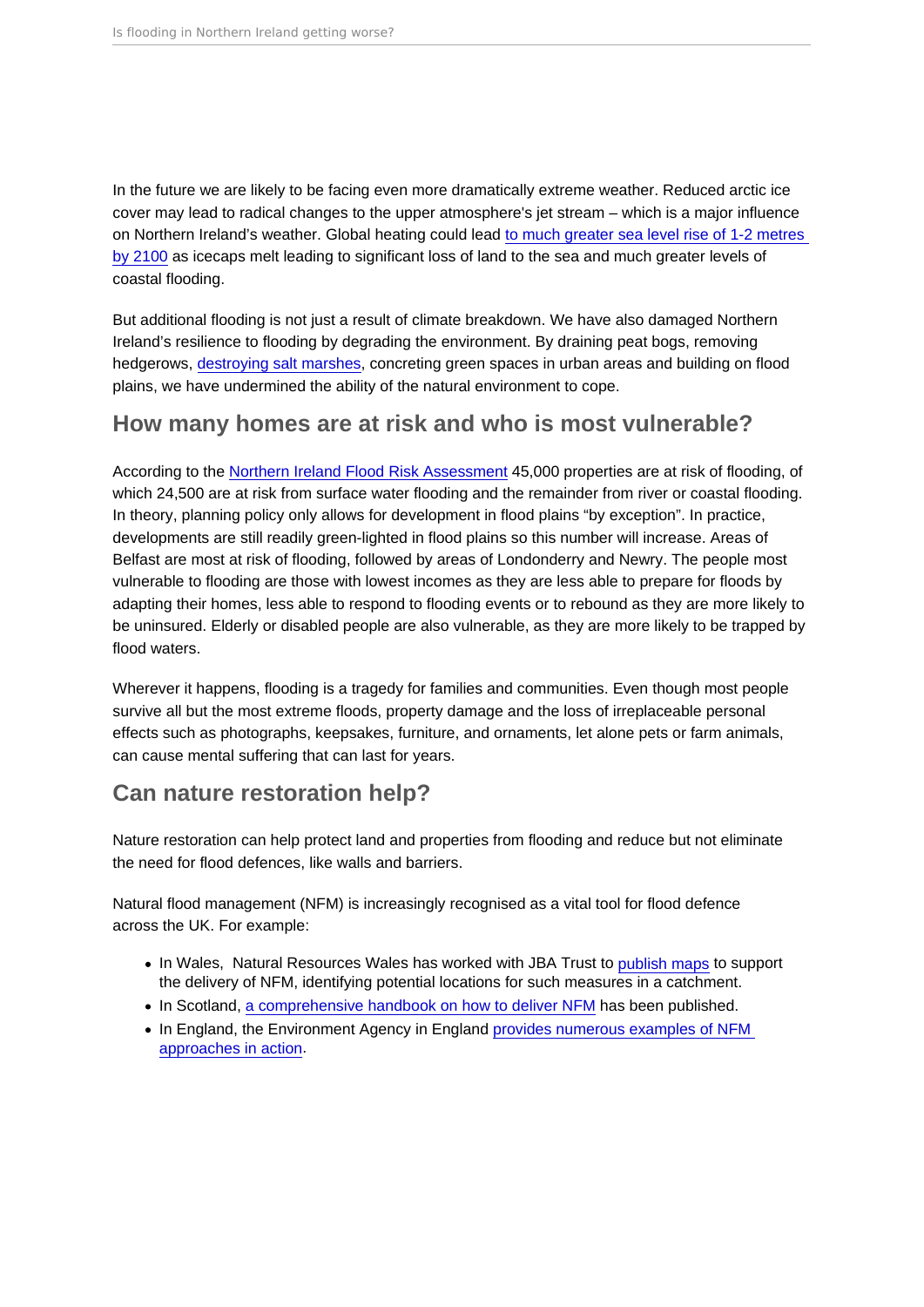In Northern Ireland, the 2021-2026 [Flood Risk Management Plan \(FRMP\) g](https://www.infrastructure-ni.gov.uk/sites/default/files/publications/infrastructure/second-cycle-northern-ireland-frmp-2021-2027.pdf)ives greater emphasis to NFM with around a quarter of the expenditure proposed for "blue/green" infrastructure (£104 million out of £440 million). The Department for Infrastructure is also developing guidance on NFM. But despite this welcome investment, there are other significant opportunities for NFM that are not being funded..

Examples of NFM that need greater investment include:

Planting more trees – trees increase water drainage and hold back floods. Northern Ireland is one of Europe's least wooded nations, with only around 9% woodland cover (119,000 hectares) with [less tree cover than other parts of the UK.](https://www.forestresearch.gov.uk/tools-and-resources/statistics/statistics-by-topic/woodland-statistics/) A report for the NI government by Forest Research found [significant woodland creation opportunities for reducing flooding](https://www.daera-ni.gov.uk/sites/default/files/publications/daera/Northern Ireland OM Report March 2017.pdf). It identified 249,300 hectares of priority areas for woodland planting to reduce downstream flood risk, comprising 172,100 hectares for wider woodland, 11,000 hectares for riparian woodland and 66,300 hectares for floodplain woodland. Despite this report the Flood Risk Management Plan says, "At this time there are no plans to take forward specific NFM woodland planting measures in NI … but it is possible that such measures could be developed within the timeframe of this FRMP".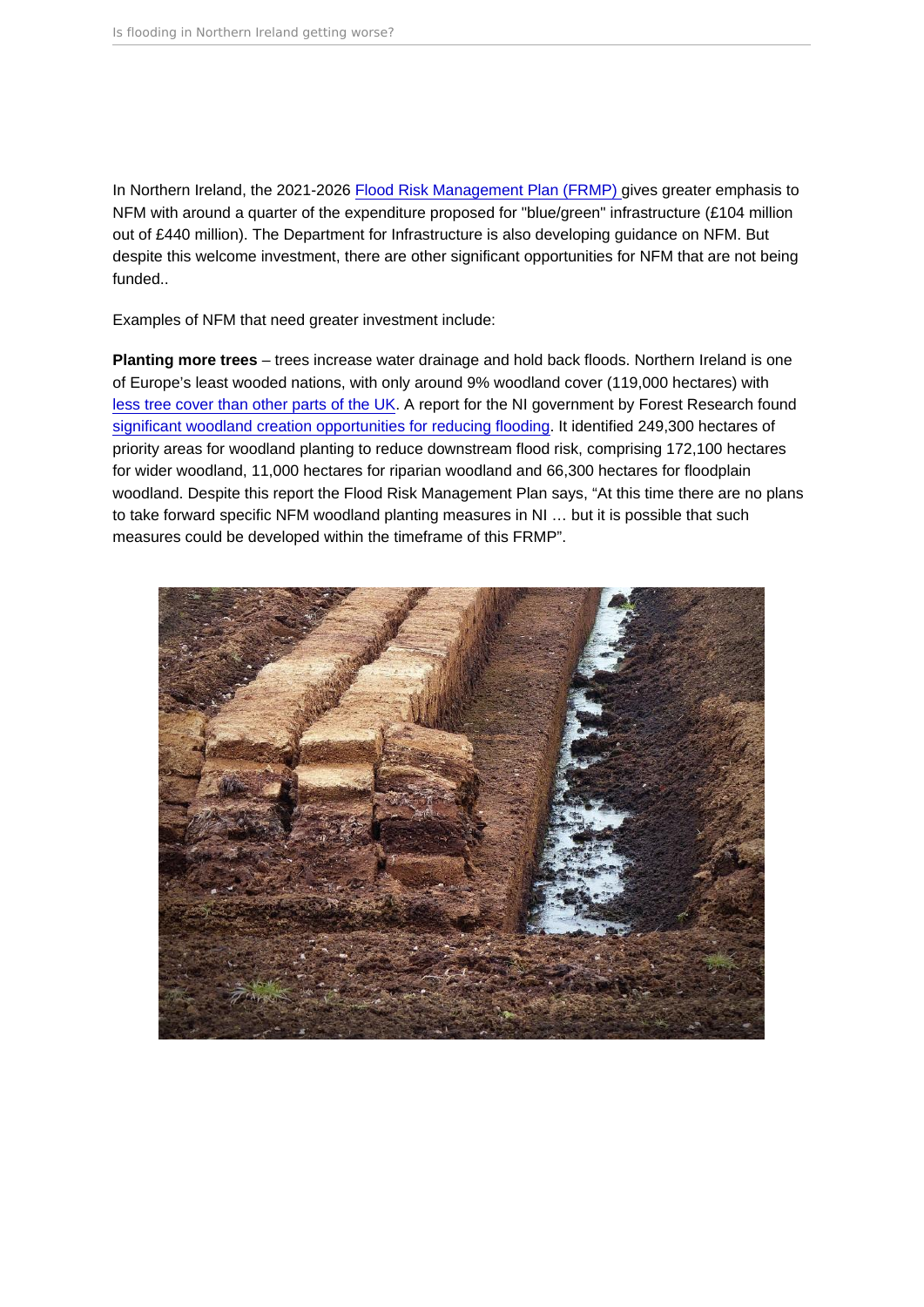<span id="page-6-0"></span>Rows of peat slabs cut and drying out beside drainage ditch Pixabay

Restoring peatlands and soils –peatlands can act as giant sponges soaking up rainfall and releasing it slowly over time. But as the NI government acknowledge in its draft [Peatland Strategy](https://www.daera-ni.gov.uk/sites/default/files/consultations/daera/Northern Ireland Peatland Strategy 2021-2040. Consultation Document.pdf), most peatlands have been damaged, are in poor condition and will require more sustainable management and restoration. The strategy says that "By 2040, all high priority degraded peatlands will be under restoration management". But the government makes no funding commitments in the strategy. The Flood Risk Management Plan also makes no commitment for funding peatland restoration.

Creating more water storage capacity - uplands and lowland floodplains can store the large volumes of water that come with storms. Well-managed floodplains can also be a haven for wildlife. This will only require losing very small amounts of agricultural land. Water can also be stored by creating more ponds and lakes. In urban areas rainwater from storms can be stored in water butts, including [potential Wi-Fi enabled water butts](https://www.waterindustryjournal.co.uk/connected-stormwater-management-with-smart-water-butts) that empty ahead of a storm to capture storm water.

Restoring the natural flow of rivers  $-$  many rivers have sections where they have been straightened and/or have had concreted riverbanks installed. This can speed the river flow and cause flooding downstream. Natural and restored riverbanks act as sponges by absorbing excess water and river meanders can store more water.

Increasing soak-away capacity – much of our urban areas have been concreted over. As surface water flooding is the greatest risk in many areas, it makes sense to prevent further hard surfacing and replace existing concrete with more porous materials where practicable.

## Are the government's plans good enough?

The scale of floods in the future will be determined by government policies and actions to reduce greenhouse gas emissions to slow climate breakdown. In the UK as a whole, as in other parts of the world, there [is a massive gap between pledges to reduce emissions and policies to do so](https://policy.friendsoftheearth.uk/insight/tackling-climate-breakdown-how-do-government-strategies-measure). Northern Ireland does not yet have a climate change law, although Friends of the Earth Northern Ireland has played a leading role in campaigning for a strong law and at last the Assembly is currently considering one. The NI government does not have a comprehensive climate action plan and although it has targets in areas such as [electricity grid decarbonisation,](https://www.bbc.co.uk/news/uk-northern-ireland-59691426) it needs plans for other sectors - such as how agriculture must change to help the UK meet international pledges to reduce methane emissions by 50% by 2030.

Northern Ireland must also be much more resilient to extreme weather events – flooding, extreme heat and high winds. This means spending money on flood defences (including NFM), and ensuring at-risk householders are prepared for flooding, can respond effectively and are able to rebound quickly.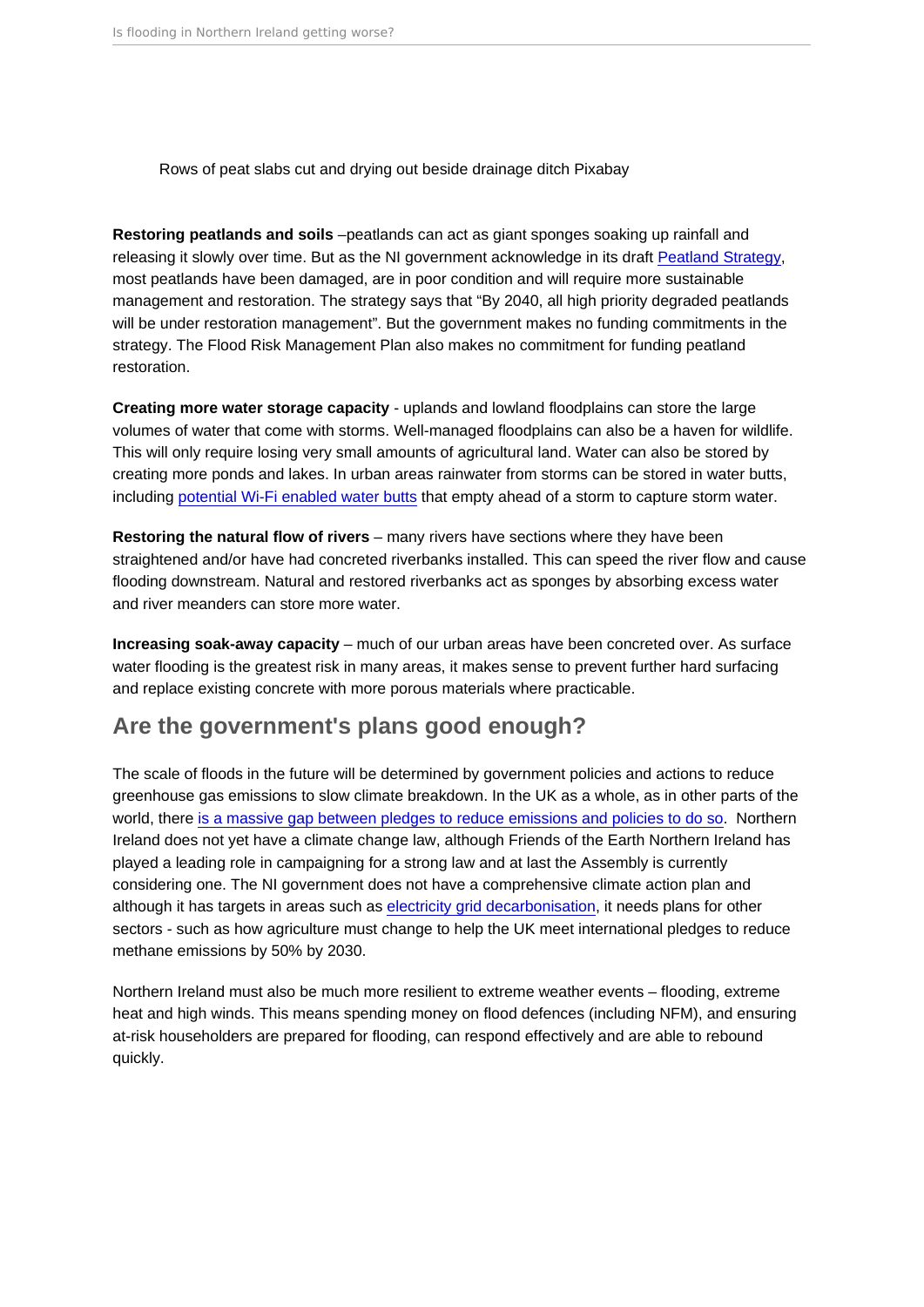In reality poorer households are less able to invest in their properties to make them more flood resistant (by installing flood gates for example) and resilient (easier to clean and dry out). Some are less able to respond when flooding occurs if they are disabled or frail due to age or illness. And many are unable to bounce-back after floods. UK-wide figures suggest [around 50% of all renters may not](https://www.nationwidemediacentre.co.uk/news/half-of-renters-have-no-home-insurance-in-place-despite-average-gbp-25k-value-of-contents)  [have home contents insurance](https://www.nationwidemediacentre.co.uk/news/half-of-renters-have-no-home-insurance-in-place-despite-average-gbp-25k-value-of-contents) and this [rises to 61% of low-income renters.](https://www.gov.uk/government/news/prepare-for-flooding-to-reduce-impacts-on-mental-health)

The NI government is investing in flood defences. In its Flood Management Plan, published in December 2021, it has allocated £440 million over a 6-year period. With a population of 1.9 million this averages £38.60 per person per year. In Wales the expenditure is £20.82 and in England it is £17.85. These comparisons are only illustrative and should be treated with caution because a) expenditure needs to be related to risk, and b) some measures that will aid flood defence may be delivered by other budgets for other purposes (for example, England expenditure on peat restoration). But despite this expenditure, there is more the Northern Ireland government can do.

#### More grants for flood resistance and resilience

Friends of the Earth believes that more grants should be available for people living in high-risk flood areas to make their homes more flood resistant and resilient. The NI government has a pilot [Homeowners Flood Protection Grant Scheme](https://www.infrastructure-ni.gov.uk/articles/homeowner-flood-protection-grant-scheme) and an evaluation of the scheme has demonstrated it's needed. It has allocated £250,000 a year for this. The grant scheme provides 90% funding of works up to £10,000 to make a home more flood resistant or resilient. Although more generous than its equivalent in England, the need for the homeowner to fund 10% may restrict the ability of low-income homeowners to benefit from the scheme.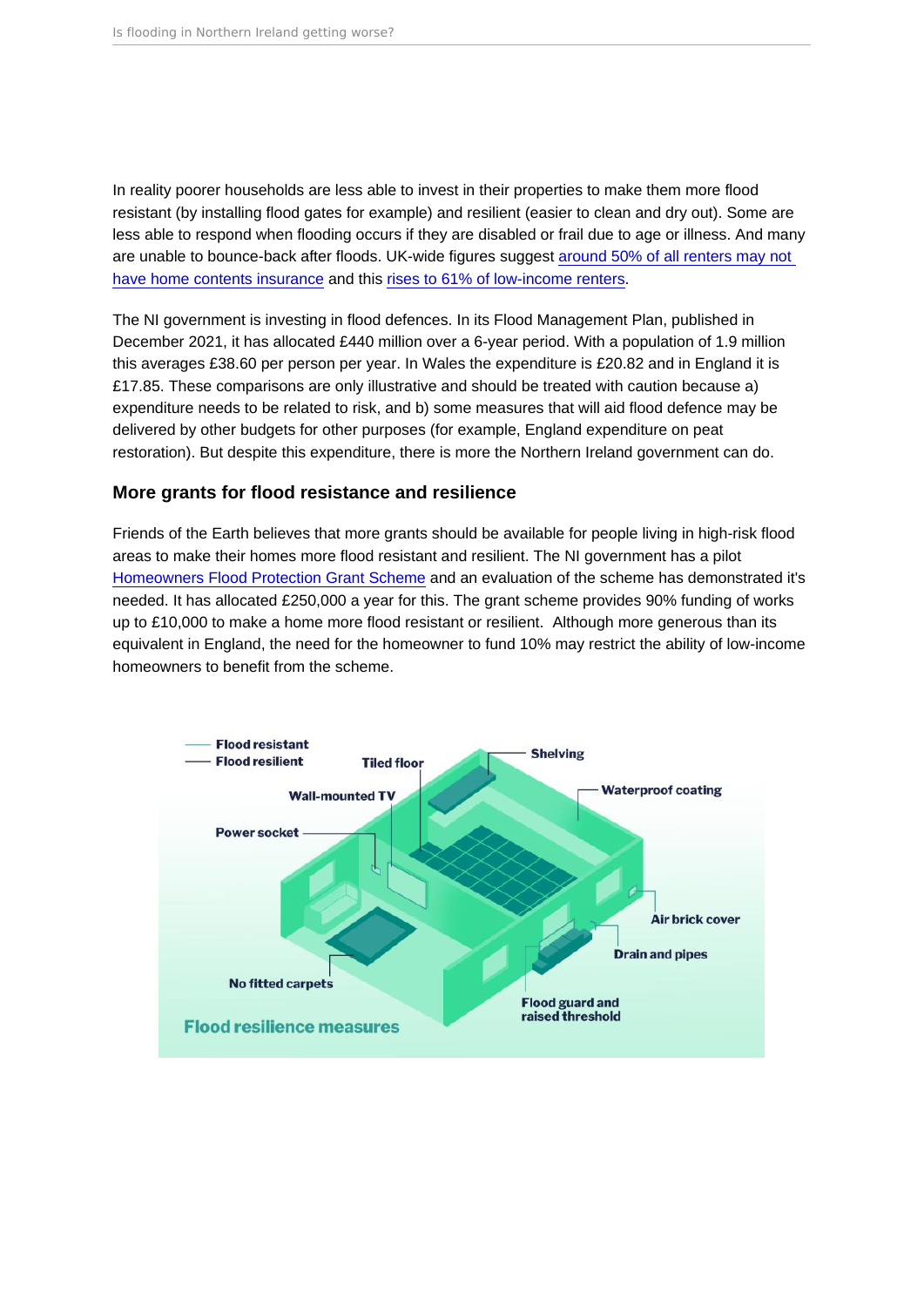#### Flood resilience measures by Environment Agency

The insurance industry should also contribute to a UK-wide programme of making homes flood resistant and resilient, not least because prevention is much cheaper than the cost of flood damage recovery. On average [insurers pay out £50,000 per property for flood damage](https://www.cii.co.uk/news-insight/insight/articles/defra-flood-resilience-and-resistance-grant/97817), whereas the cost of basic flood resilience is around £4,000 and more complete [flood resilience is around £12,000](https://assets.publishing.service.gov.uk/media/6034eec5e90e076607c1bf3b/Cost_estimation_for_household_flood_resistance_and_resilience_measures.pdf). The UK government says it is considering how the insurance industry can contribute through [the Flood](https://assets.publishing.service.gov.uk/government/uploads/system/uploads/attachment_data/file/1006738/flood-re-consultation-summary-of-responses.pdf)  [Re Scheme,](https://assets.publishing.service.gov.uk/government/uploads/system/uploads/attachment_data/file/1006738/flood-re-consultation-summary-of-responses.pdf) which is legislated at a UK level (see below).

Landlords should also be required to install flood resistance and resilience measures for rental properties that are at high risk of flooding.

#### Better insurance cover

Cheaper house contents insurance is made available to low-income householders in flood prone areas through a scheme called Flood-Re. This UK-wide scheme raises a levy on all household insurance and uses this money to both partially subsidise insurance in areas at high risk of flooding and provides a pot of money for insurance company pay-outs after flood events. But insurance premiums are still more expensive for properties at risk of flooding than those not at risk. This can lead to lower income households in particular opting for home insurance that doesn't cover flooding or for no insurance at all.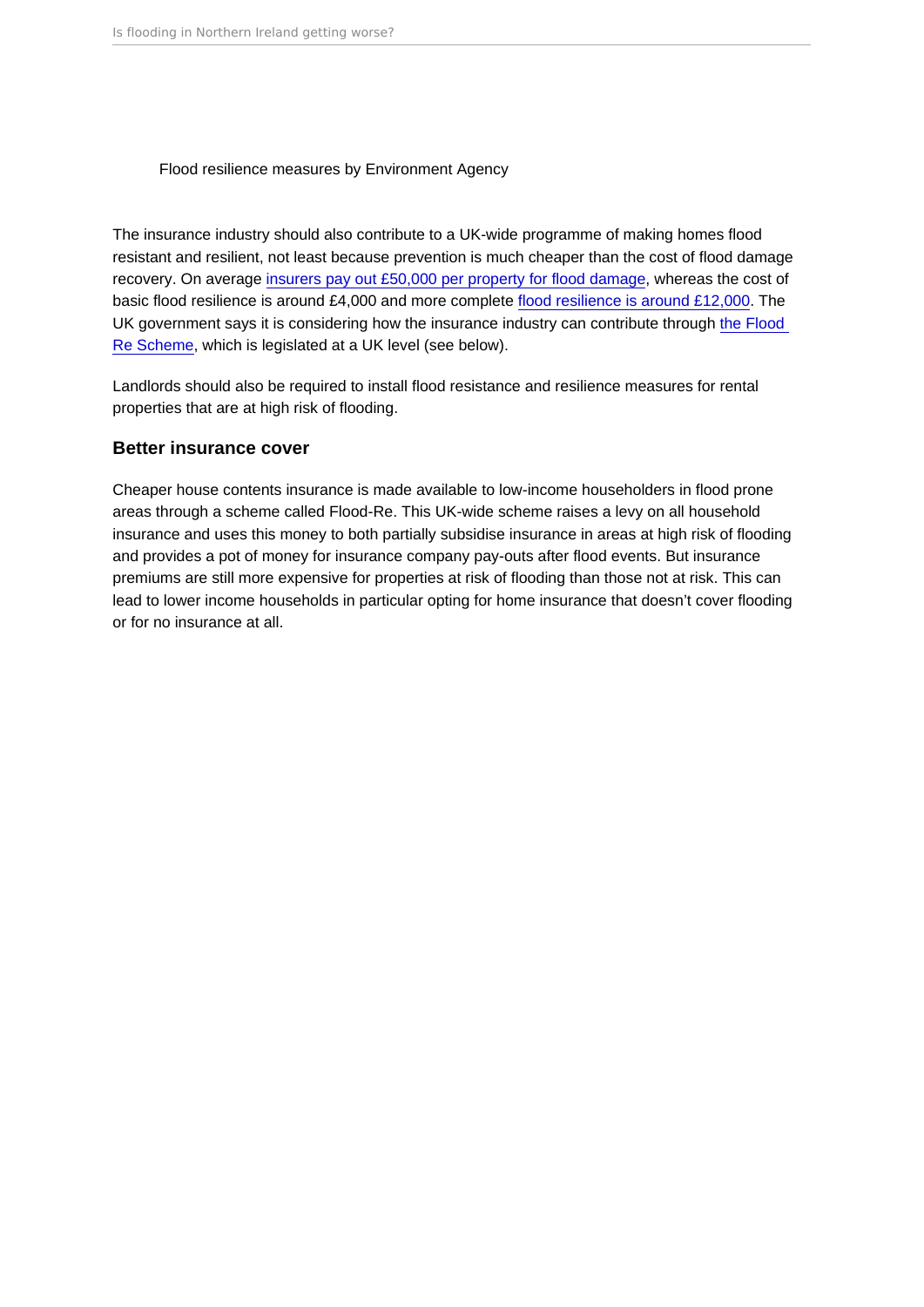Woman wading in knee deep water past bay window in flooded street Paul Glendell/FOE EWNI

As recommended by the UK government-commissioned [2020 Blanc Review](https://assets.publishing.service.gov.uk/government/uploads/system/uploads/attachment_data/file/932523/review-flood-insurance-doncaster.pdf) into flooding insurance, the government needs to make insurance more affordable for low-income householders in flood prone areas, particularly for low-income tenants and require landlords to have building insurance so they can rehouse tenants for a period if flooding occurs. [The UK government has said it will not](https://assets.publishing.service.gov.uk/government/uploads/system/uploads/attachment_data/file/1006738/flood-re-consultation-summary-of-responses.pdf)  [require lower insurance premiums](https://assets.publishing.service.gov.uk/government/uploads/system/uploads/attachment_data/file/1006738/flood-re-consultation-summary-of-responses.pdf) but will look at other unnamed approaches for increasing insurance uptake.

### A greater focus on nature in flood defence

So-called 'hard flood defences', such as flood defence walls, are needed to protect properties. But historically not enough emphasis has been placed on restoring nature as part of reducing flood risk, such as the full restoration of peatlands and salt marshes, tree planting, and increasing green spaces and water storage areas in urban areas, including removing hard surfacing to enhance drainage.

As explained above, the Flood Management Plan for Northern Ireland is not funding the scale of woodland creation for flood alleviation recommended to the government by Forest Research, nor is it funding peatland restoration goals. Spending on NFM to protect Belfast is welcome but the approach should be adopted across the country.